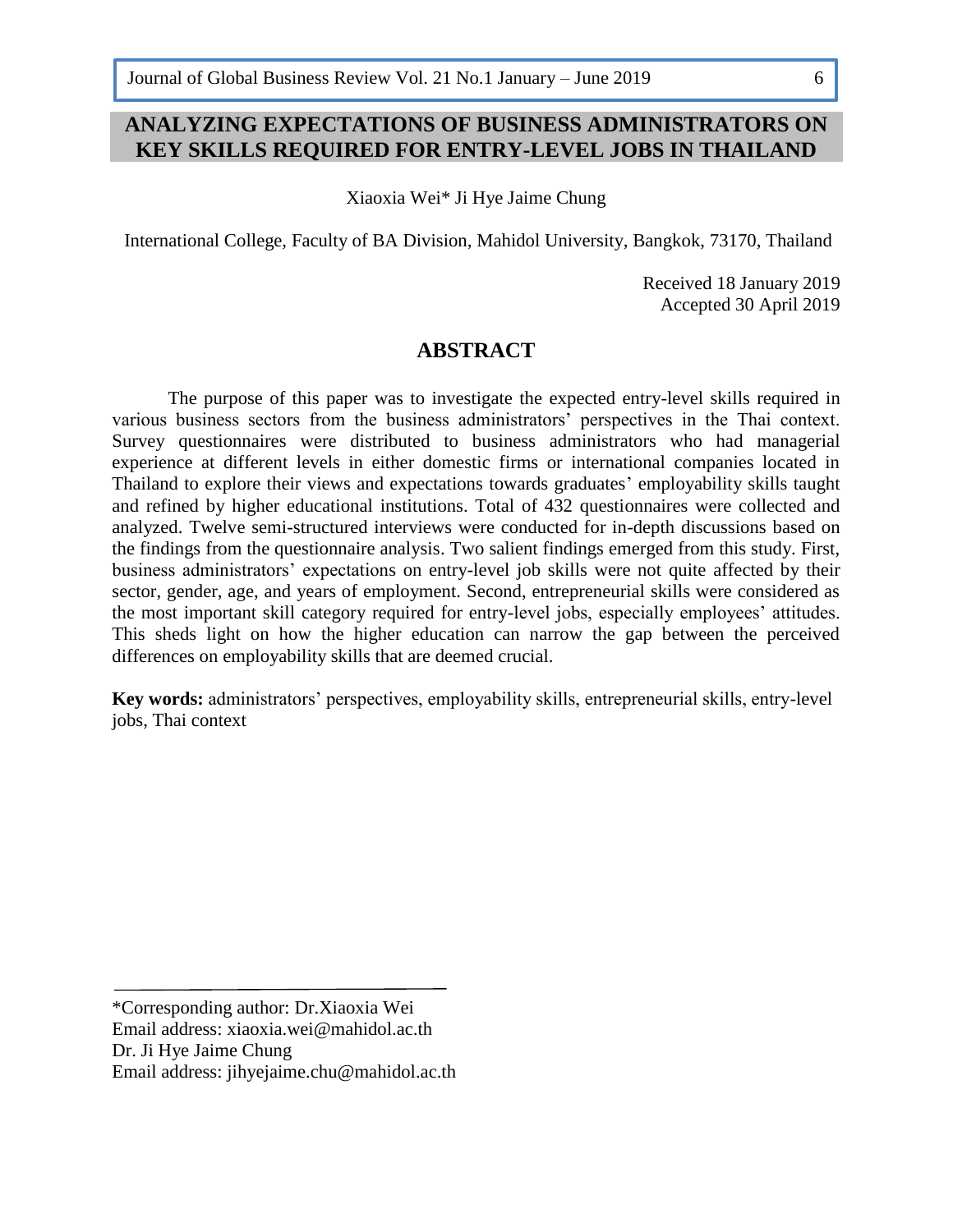#### **Introduction**  6

 The rapidly changing world demands higher stipulation from recent university graduates placing particular significance to higher education programs. The role of universities in preparing qualified graduates for the workforce is a longstanding and controversial issue (Barnett, 2000) and the relationship between higher education institutions and the labor market has always been complexly related. The human capital theory (Paadi, 2014; Schultz, 1961) reasons that higher education has an ethical imperative to increase individuals' productivity, thus consequently enhancing workers' job performance. This conception focuses on explaining educational knowledge that may directly and/or indirectly contribute to individuals' success at workplace.

 Though the human capital theory has added value in various fields, it has gradually been replaced by the consensus theory and the conflict theory. These two theories tend to blame the academe or university environment for not instilling sufficient generic skills to ensure graduates' employability through curriculum design and implementation by applying appropriate pedagogical methods (Selvadurai, Choy, & Maros, 2012). Furthermore, shifts in education and labor market have brought increasing challenges and pressure to universities to produce employable graduates and therefore has resulted in greater involvement of business employers in higher education to improve graduates' employability skills at workplace.

As higher educational institutions are acutely aware of the importance of graduates' employability skills, they try to improve their curriculum to meet up to the expectations of employers. The body of current literature consists of significant number of studies researching graduates'

employability or expected job skills from employers' perspectives across countries (Bennett, 2002; Field, 2002; Barac, 2009; Lowden et al, 2011; Robles, 2012; Fair, 2013; Clokie & Fourie, 2016). The results of these studies suggest that there has been tension and a mismatch between universities' curricula and employers' expectations on graduates (Wickramasinghe & Perera, 2010).

 This particular study, therefore, aimed to contribute to the current literature by providing a more detailed description of business administrators' perceptions of the skills vital to entry-level jobs and their thoughts on how to improve those skills before graduates seek for jobs within Thailand where high context cultural behaviors are prevalent. The following research questions were addressed:

1. What are the perceptions of business administrators concerning the key skills required by entry-level jobs in Thailand?

2. What are the different expectations perceived by business administrators in relation to their employment sector, gender, age and years of working in the Thai context?

# **Literature Review**

 While variations in the classification of employability are witnessed, there exists a shared conception of what kind of qualities, characteristics, skill sets and knowledge constitute employability in the job market. Though abundant literature exists on skills required to meet the needs of employers, the terms used to explain these skills have not been consistent. For instance, technical skills, specific skills, and hard skills are used as similar terms referring to subject-specific skills. Transferable skills, generic skills, and soft skills are used interchangeably to explain various skill set that a well-rounded employee these days is expected to hold.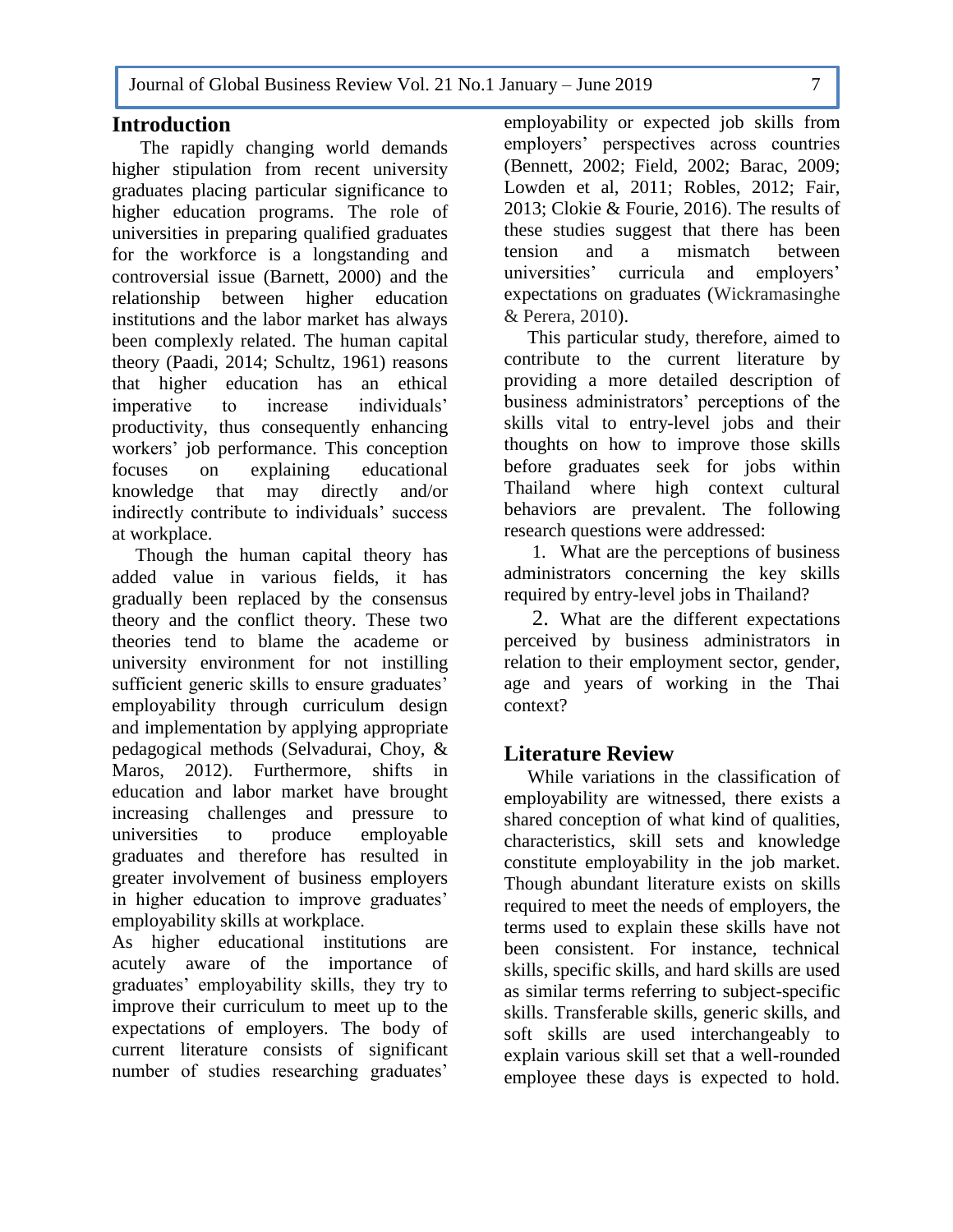This study adopted the terms technical skills and transferable skills to describe the essential skills expected and/or required for entry-level job positions.

### *Technical Skills*

6

 Technical skills in this study refer to technology or discipline-based knowledge, which includes knowledge and application capabilities in usage of computer, programming languages, database management, optimization and the major areas of managerial accounting, finance and operations management.

 Since current literature magnifies on the significance of soft skills or transferable skills, it seems the importance of technical skills are deviated leading the readers to pay less attention to these skills set. Researchers have reported that recruiters may prioritize a job candidate with various transferable skills over someone with technical skills (Russell, Russell, & Tastle, 2005; Robles, 2012) since it is perceived that technical skills can always be trained accordingly. Young's (1996) study even concluded that no single technical skill was rated above any of the transferable skills by new graduates when it came to ranking important employability skills. Research in management also suggests a low correlation between technical skills and employees' managerial performance (Dunning,1993; Badawy,1995).

 Though companies and employers stress the importance of transferable skills and the demand for graduates with these skills is soaring, technical skills could be crucially valuable for the lower level managerial performance (Hysong, 2008). To prepare graduates to be more effective and efficient at workforce, higher education institutions should listen to what the employers have to say about the skills that they expect

graduates to hold which needs to be based upon essential technical skills.

## *Transferable Skills*

 Employers do not only expect new employees to possess the basic technical skills needed to get the job done but also require them to demonstrate a range of broader skills and attributes, known as transferable skills. Transferable skills refer to the capabilities that are not subjectspecific; these set of skills are wide range of abilities that once acquired, can be applied in various contexts (Gash & Reardon, 1988) without considering their different characteristics of the origin and the destination industries (Sgobbi & Suleman, 2015). Transferable skills are seen as significant factor affecting graduates' employability since these skills are evidences of how flexible a candidate is (Mason, Williams, & Cranmer, 2009; Lowden et al., 2011; Careers New Zealand, 2015). Consequently, these are referred to as the most wanted skills that employers focus on when hiring potential candidates for entry-level jobs these days (Robles, 2012). Hyper-globalization has attributed to the continuously changing structure of the contemporary workplace. The culturally and environmentally different working styles and contexts such as diverse background of team members, cross-functional and/or cross-cultural groups, and even virtual teams in businesses, have massive influence on employees' productivity. Employees are expected to immediately adapt to various situations and work flexibly. Hence, new graduates need to develop greater interpersonal awareness and effective communication skills (in forms of listening, speaking, reading, and writing) to handle the relationship with team members with different departments, cultures, and even time zones to survive in this fiercely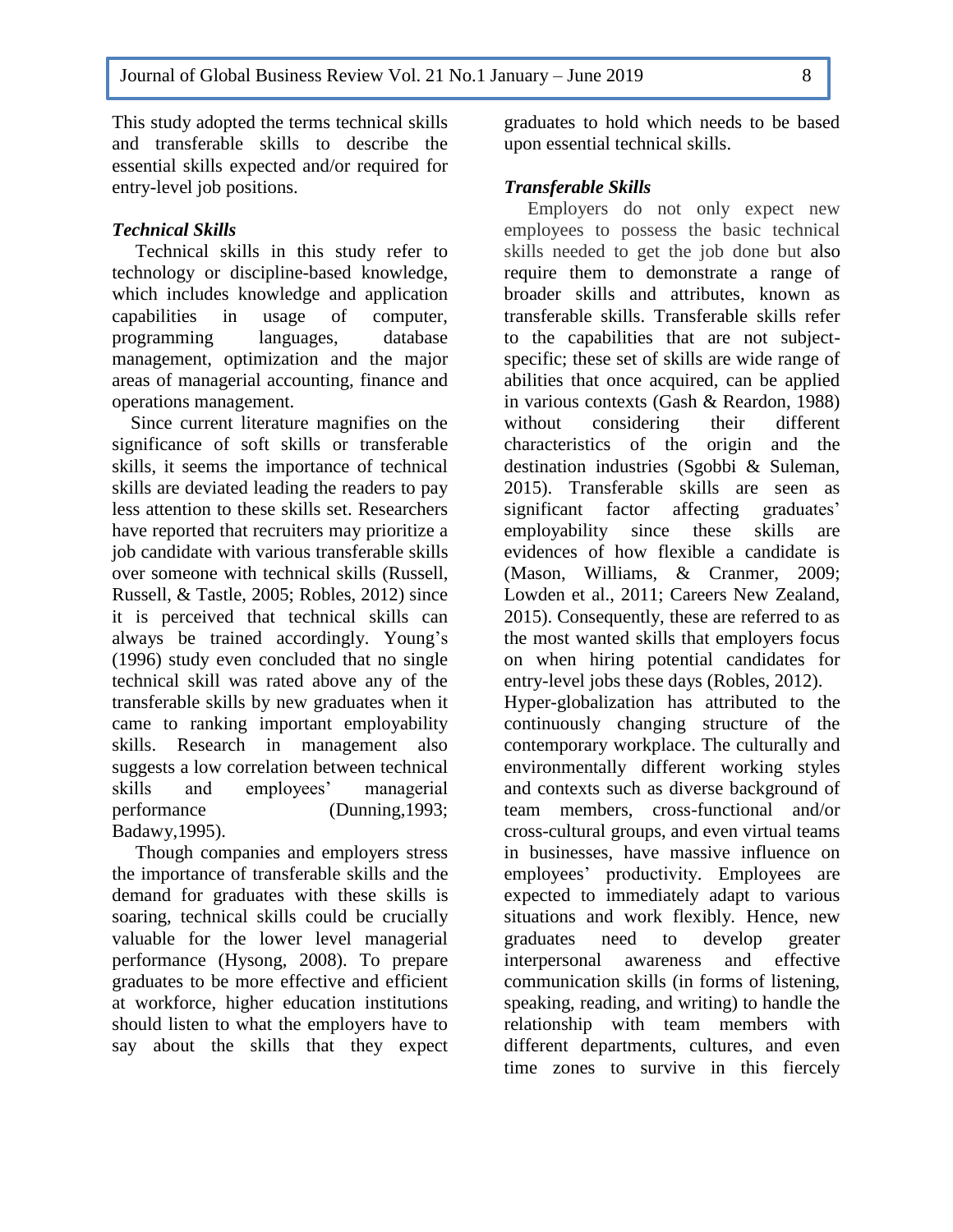Journal of Global Business Review Vol. 21 No.1 January – June 2019 9

competitive environment (Hinds & Mortensen, 2005; Cheruvelil et al., 2014; Kick, Contacos-Sawyer & Thomas, 2015). Therefore, it is perceived that effective communication skills are transferable to different industries or different fields. To be a multi-player and succeed in one's field, it is vital to possess this crucial skill set that adds to one's value. 6

 In addition to communication skills, most employers look for graduates who possess entrepreneurial skills. However, entrepreneurship research lacks consensus regarding the issue of what main skills an entrepreneur has or needs (Morales & Marquina, 2013) in order to be effective in business settings. Formal descriptions and definitions characterize entrepreneurial skills as retaining self-belief, boldness, tenacity, passion, empathy, readiness to take expert advice, desire for immediate result, and ability to recognize opportunity

(Salgado-banda, 2005) or ability to come up with proactive, critical, and innovative mindsets (Foss & Klein, 2012; Harvey, Locke, & Morey, 2002; Lees, 2002). Lowden et al. (2011) discussed that potential employee's attitude such as being responsible and enthusiastic is counted as one of the most important employable skills. Mason, Williams, & Cranmer (2009) highlight the ability to learn and adapt as a crucial factor affecting graduates' employment. Johnson, et al. (2009) also adopted very similar definitions by frequently referring to those with employability skills as people who demonstrate innovative, creative, cooperative mindsets.

 Based on the literature discussed, this study summarized and implemented the following categories for employability skills of entry-level positions (see Table 1).

| <b>Skill categories</b> |                           | <b>Specific skills</b>                      |
|-------------------------|---------------------------|---------------------------------------------|
| <b>Technical skills</b> |                           | Subject skills relevant to the job position |
| Transferable skills     | Traditionally<br>defined  | Speaking in English                         |
|                         | communication<br>skills   | Listening in English                        |
|                         |                           | Writing in English                          |
|                         |                           | Reading in English                          |
|                         | Entrepreneurial<br>skills | Problem solving                             |
|                         |                           | Creative and innovative thinking            |
|                         |                           | Learning skills                             |
|                         |                           | Decision making                             |
|                         |                           | Responsibility/Dependability                |

Table 1 Summaries of Entry-Level Job Skills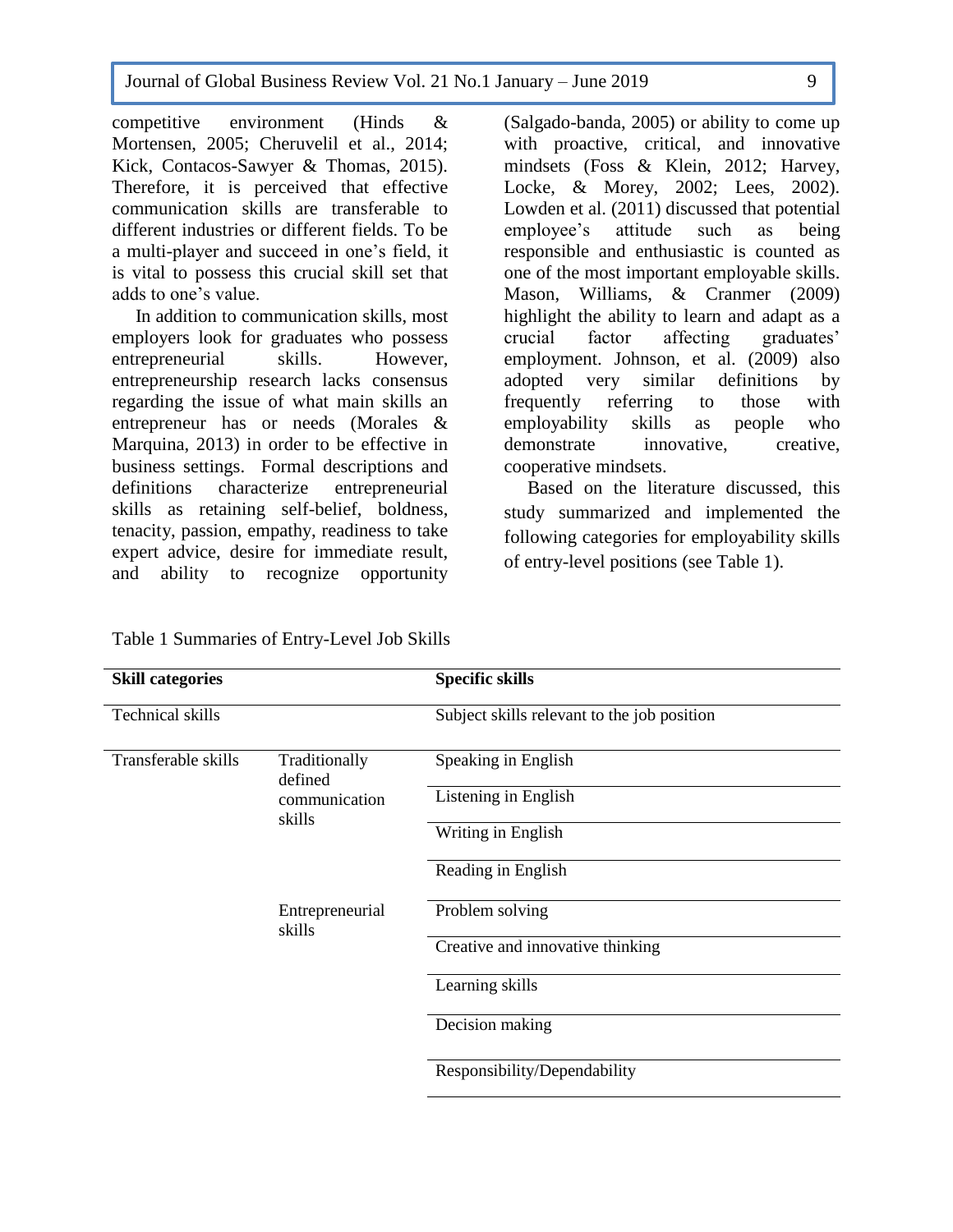| Positive attitude towards work |  |
|--------------------------------|--|
| Working as a team member       |  |
| Punctuality                    |  |
| Self confidence                |  |

### **Research Methodology**

6

### *Study Population and Samples*

 Recruitment heavy relies on the expectations held by administrators on job skills they want their new employees to have; their perceptions greatly influence the hiring and training processes; therefore, it is crucial to grasp these people's attitude analytically and their perceptions qualitatively.

 The study population was therefore defined as business administrators who were currently working in business sectors within the Thai context by fulfilling the following two criteria:

1. Having managerial experience at any level (low, mid-level, high-level management)

2. Working in either domestic firms or international companies located within Thailand

Considering the large number of study population, a convenience sampling was employed to access the potential participants who were easy to contact or to reach (Saunders, Lewis, and Thornhill, 2016). To better generalize the entire study population, this study intended to enlarge the number of study participants. In total, 500 participants were approached via survey questionnaires. The effective 432 questionnaires were collected for further analysis.

#### *Instruments*

 This study adopted survey questionnaire method to investigate research participants' expectations towards employability skills required by entry-level jobs. In order to validate and justify the reliability of the method, the questionnaire was piloted with 30 business administrators who were, at the time of the study, working in business sectors. Alpha reliability from both pilot study and main study is reported in Table 2.

| <b>Alpha Reliability Report</b> |                             | <b>Pilot study</b> | <b>Current study</b> |
|---------------------------------|-----------------------------|--------------------|----------------------|
| Technical skills                |                             |                    | .74                  |
| Transferable                    | <b>Communication skills</b> | .71                | .80                  |
| skills                          | Entrepreneurial skills      | .73                | .84                  |
| Overall                         |                             | .70                | 79                   |

Table 2 Reliability Report for Major Variables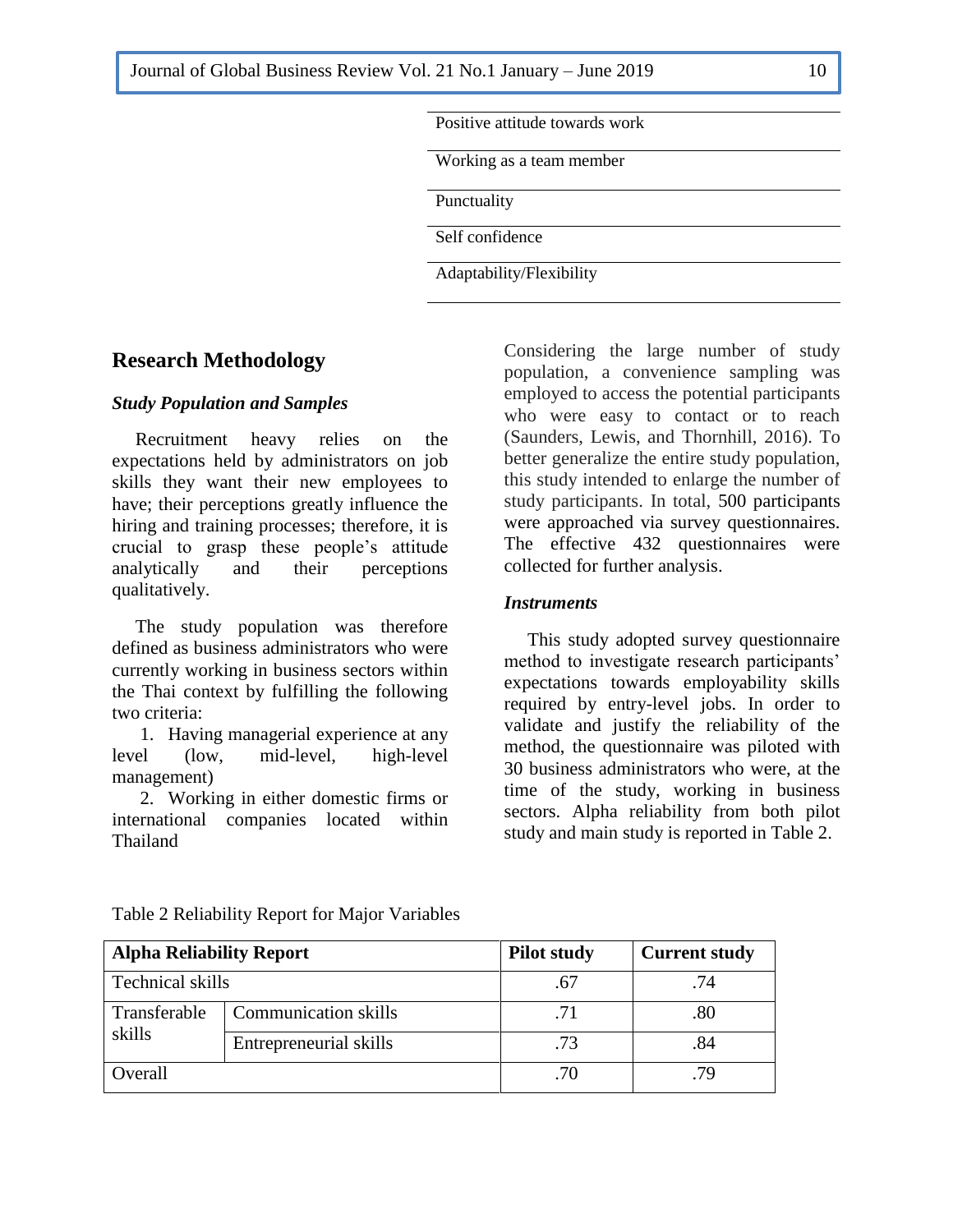After the initial analysis of the collected questionnaires, a semi-structured interview was also employed to investigate the administrators' in-depth perceptions and opinions. Based upon the participants' consent, twenty administrators agreed to accept the interview initially and twelve interviews were conducted successfully. Content analysis method was used to assist the study effectively by adding useful, detailed opinions of the participants; it also provided insights on grouping and dividing labels based on the meanings provided by the interviewees (Neale & Nichols, 2001).

### **Findings**

6

 The findings are presented according to the survey questionnaires and the interviews conducted.

### *Findings from survey questionnaires*

 The 432 completed survey questionnaires were analyzed with two objectives.

Objective 1 Perceptions of entry-level skills The scale of the questionnaire was rated as; 1-Not Applicable, 2-Not Important, 3- Moderately Important, 4-Important, 5-Very Important. As indicated in Figure 1, all the categorized entry-level skills were perceived as important; however, with different degrees, entrepreneurial skills were clearly the most important category compared with others, with a mean value of 4.32, followed

Trustworthiness of the qualitative data and analysis method is often questioned by positivists (Guba & Lincoln, 1994), however, the researchers claim that all steps included in this study were strictly followed by transparently sharing and involving participants to examine the data and collaborate in interpreting the meanings. By doing so, the researchers believe that stability and consistency were maintained throughout the whole of the study.

by subject- related knowledge (4.03). The basic four communication skills were perceived not as significant as the other two categories and the mean number stood at 3.70.

 Among the entrepreneurial skill set category, having positive attitude was the most important entry-level job skill expected with an average mean of 4.67 which was closely followed by being responsible (4.54) and having effective team skills (4.50). Although communication category did not stand out as the most important skill set, the participants had high expectations towards new graduates' speaking skills (4.09) compared to the other three skills- writing, reading, and listening.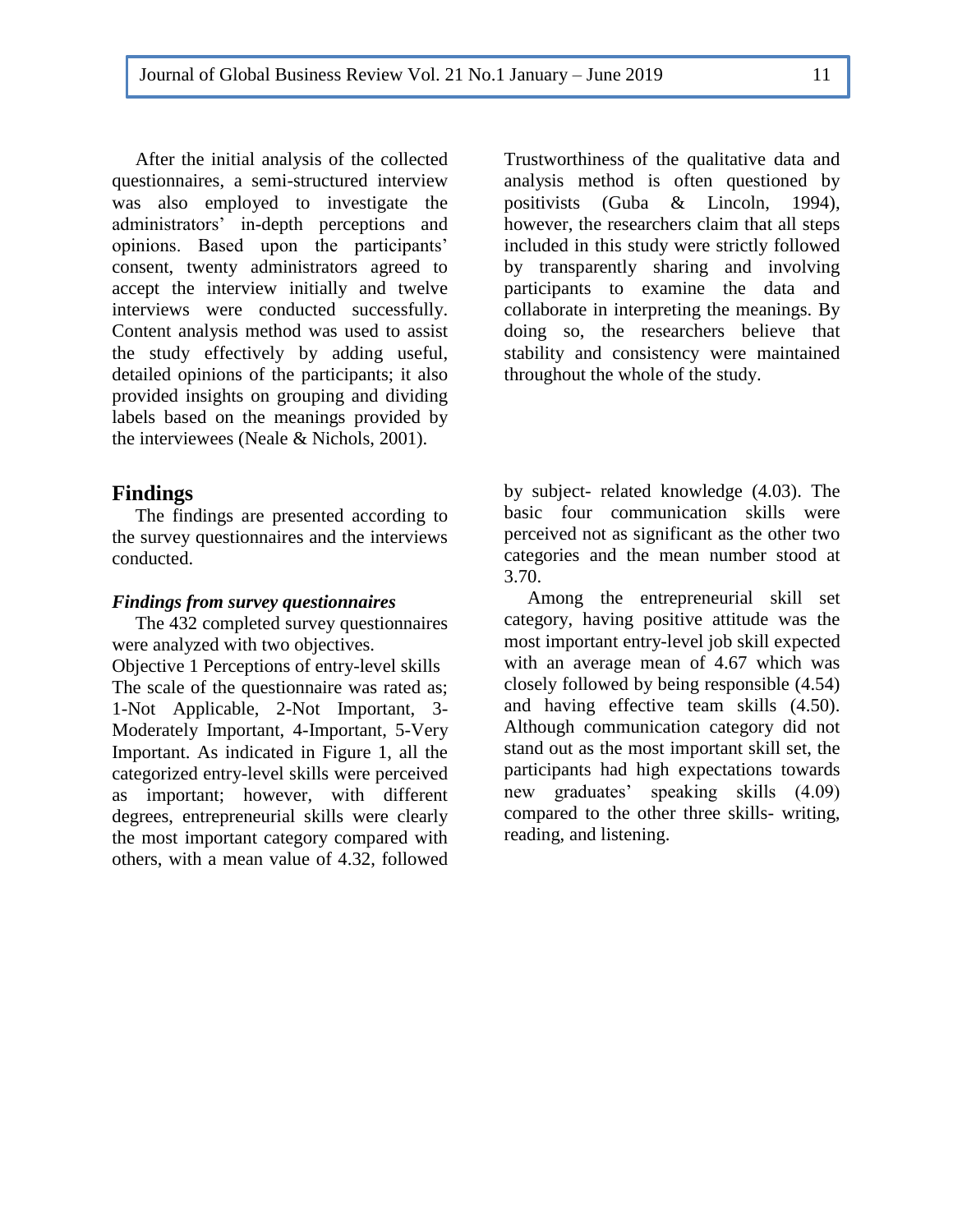

Figure 1: Expectations of Business Administrators on Entry-Level Skills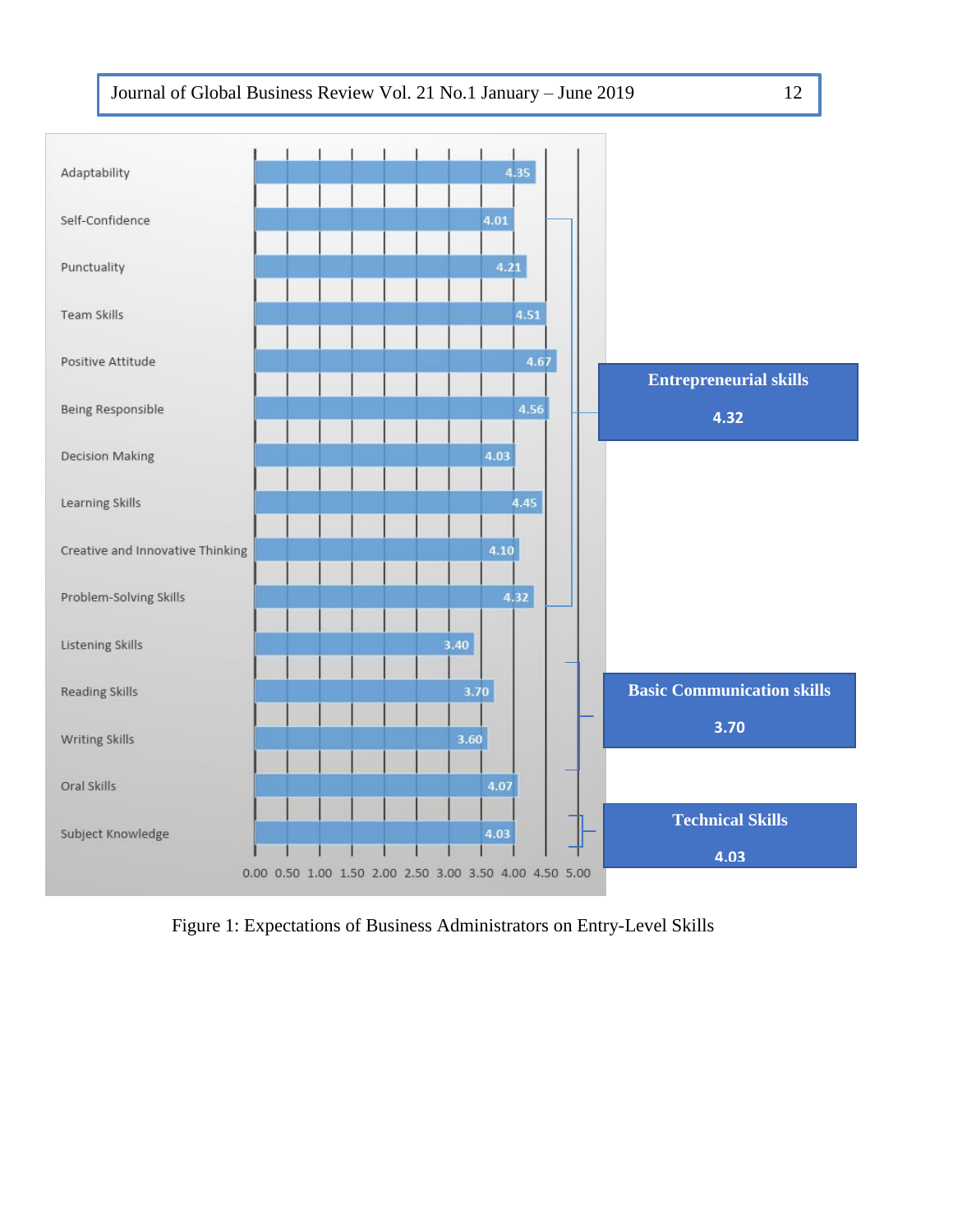Objective 2 Different perceptions by gender, employment sector, age, and years of employment 6

|                 | Gender | n   | <b>Mean</b> | Std.<br><b>Deviation</b> | <b>Std. Error</b><br><b>Mean</b> |
|-----------------|--------|-----|-------------|--------------------------|----------------------------------|
| Entrepreneurial | Male   | 269 | 4.323       | .3743                    | .0312                            |
| skills          | Female | 163 | 4.410       | .9780                    | .1048                            |

Table 3 Entrepreneurial skills compared with Gender

Table 4 Entrepreneurial skills compared with Employment Sector

|                      | Sum of<br><b>Squares</b> | df  | <b>Mean</b><br><b>Square</b> | F    | Sig. |
|----------------------|--------------------------|-----|------------------------------|------|------|
| Between<br>Groups    | 1.229                    | 3   | .410                         | .916 | .434 |
| <b>Within Groups</b> | 101.479                  | 227 | .447                         |      |      |
| Total                | 102.708                  | 230 |                              |      |      |

Table 5 Entrepreneurial skills compared with Age

|                   | Sum of<br><b>Squares</b> | df  | <b>Mean</b><br><b>Square</b> | F    | Sig. |
|-------------------|--------------------------|-----|------------------------------|------|------|
| Between<br>Groups | .352                     | 3   | .117                         | .260 | .854 |
| Within Groups     | 102.357                  | 227 | .451                         |      |      |
| Total             | 102.708                  | 230 |                              |      |      |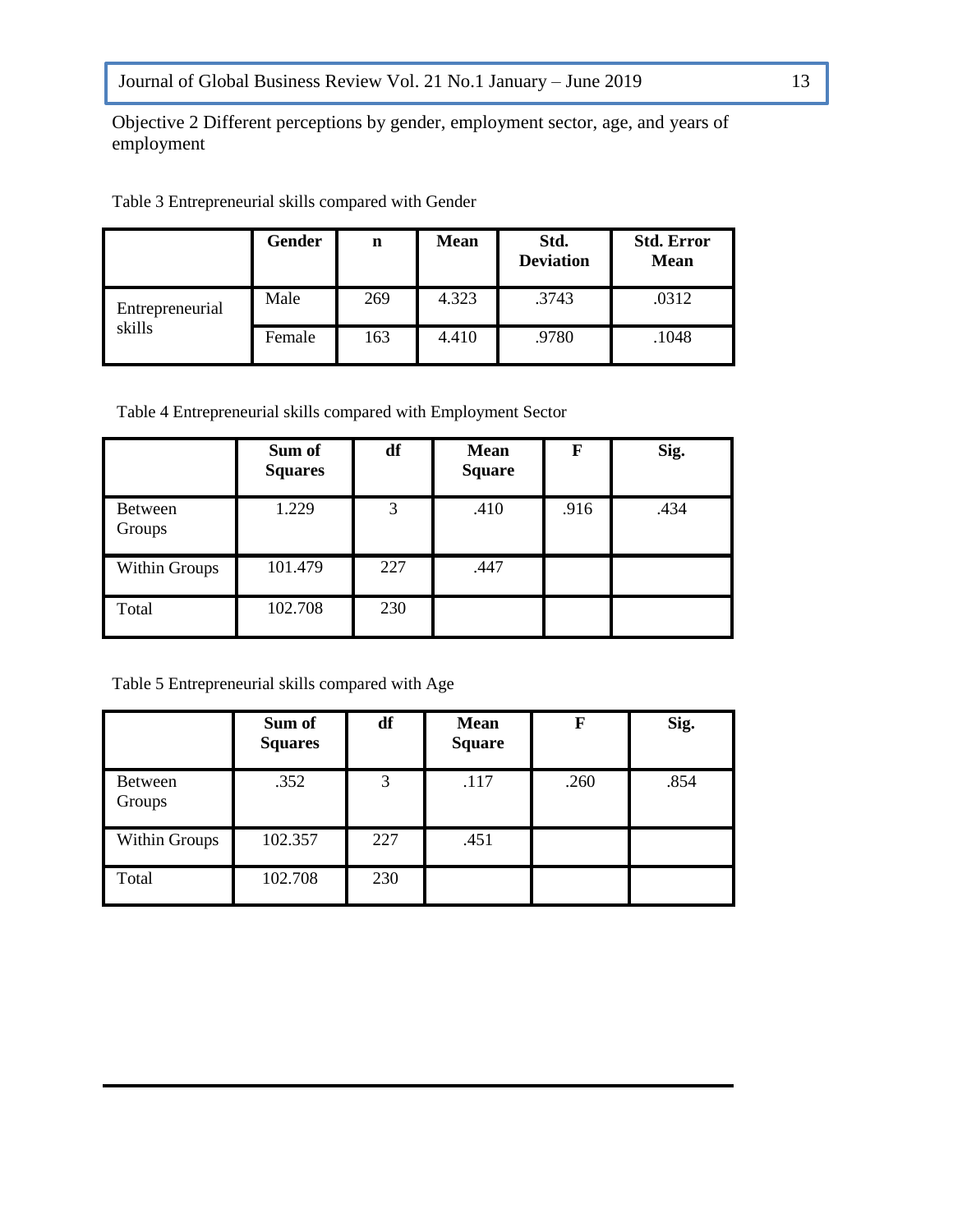|                          | Sum of<br><b>Squares</b> | df  | <b>Mean</b><br><b>Square</b> | F    | Sig. |
|--------------------------|--------------------------|-----|------------------------------|------|------|
| <b>Between</b><br>Groups | 1.386                    | 5   | .277                         | .616 | .688 |
| Within Groups            | 101.322                  | 225 | .450                         |      |      |
| Total                    | 102.708                  | 230 |                              |      |      |

Table 6 Entrepreneurial skills compared with Years of Employment

6

Table 7 Communication skills compared with Gender

|                   | <b>Gender</b> | $\mathbf n$ | <b>Mean</b> | t    | <b>Sig</b><br>$(two-$<br>tailed | Std.<br><b>Deviati</b><br>on | Std.<br><b>Error</b><br><b>Mean</b> |
|-------------------|---------------|-------------|-------------|------|---------------------------------|------------------------------|-------------------------------------|
| Communi<br>cation | Male          | 269         | 3.699       | 0.11 | 0.912                           | .6778                        | .0564                               |
| skills            | Female        | 163         | 3.692       |      |                                 | .6284                        | .0673                               |

Table 8 Communication skills compared with Employment Sector

|                   | Sum of<br><b>Squares</b> | df  | <b>Mean</b><br><b>Square</b> | F     | Sig. |
|-------------------|--------------------------|-----|------------------------------|-------|------|
| Between<br>Groups | 2.737                    | 3   | .912                         | 2.136 | .096 |
| Within Groups     | 96.926                   | 227 | .427                         |       |      |
| Total             | 99.663                   | 230 |                              |       |      |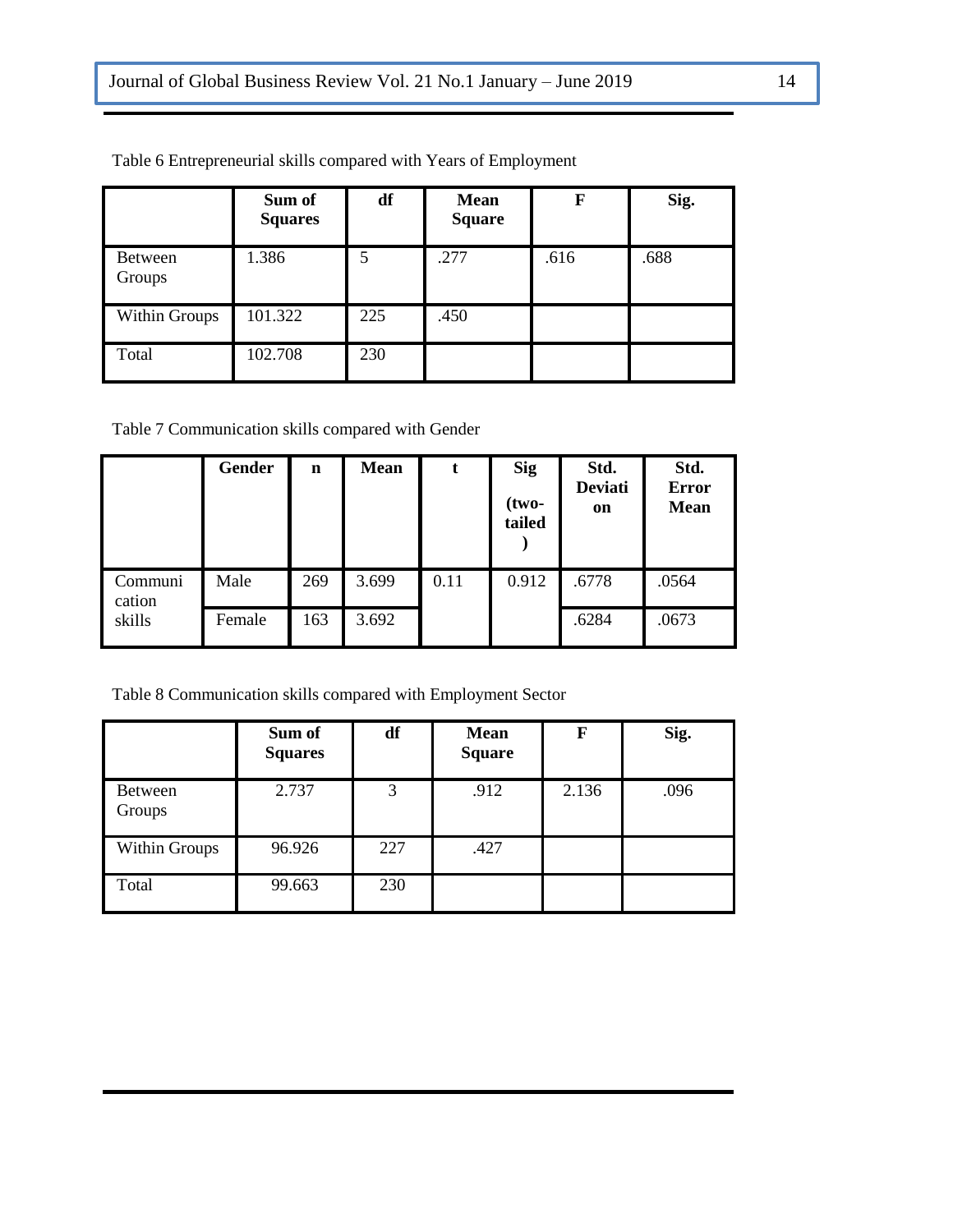|                      | Sum of<br><b>Squares</b> | df  | <b>Mean</b><br><b>Square</b> | F    | Sig. |
|----------------------|--------------------------|-----|------------------------------|------|------|
| Between<br>Groups    | .456                     | 3   | .152                         | .348 | .791 |
| <b>Within Groups</b> | 99.207                   | 227 | .437                         |      |      |
| Total                | 99.663                   | 230 |                              |      |      |

Table 9 Communication skills compared with Age 6

Table 10 Communication skills compared with Years of Working

|                   | Sum of<br><b>Squares</b> | df  | <b>Mean</b><br><b>Square</b> | F    | Sig. |
|-------------------|--------------------------|-----|------------------------------|------|------|
| Between<br>Groups | 1.874                    | 5   | .375                         | .862 | .507 |
| Within Groups     | 97.789                   | 225 | .435                         |      |      |
| Total             | 99.663                   | 230 |                              |      |      |

As shown in Tables 3 to Table 10, there were no statistically significant differences

#### **Findings from Interviews**

 The interviews revealed that the majority of the interviewees (10 out of 12) strongly agreed that they needed employees who could handle stress and pressure in a flexible and professional manner due to the competitive nature of business environment nowadays. This is in line with the results presented by the questionnaires. According to the interviewees, those who were able to handle stress well were those who have positive attitudes towards work as well as themselves. Adaptable employees who could flexibly work in different situations and environment, according to the

on the participants' perceptions according to their demographic information.

interviewees, also were those displayed positive attitude. These skills were perceived as entrepreneurial skill set of which the importance is growing immensely. This is well summed up by one of the participants; "We do not ask our entry-level employees to have all the desirable skills. We look for those who are enthusiastic, yes, those who have positive outlook because those people are the ones who generally are willing to learn and help others. That is the kind of person we need." (Participant 5)

 The interviewees mostly held the opinion that above-mentioned entrepreneurial skills are more important since these are assets that are truly difficult to train.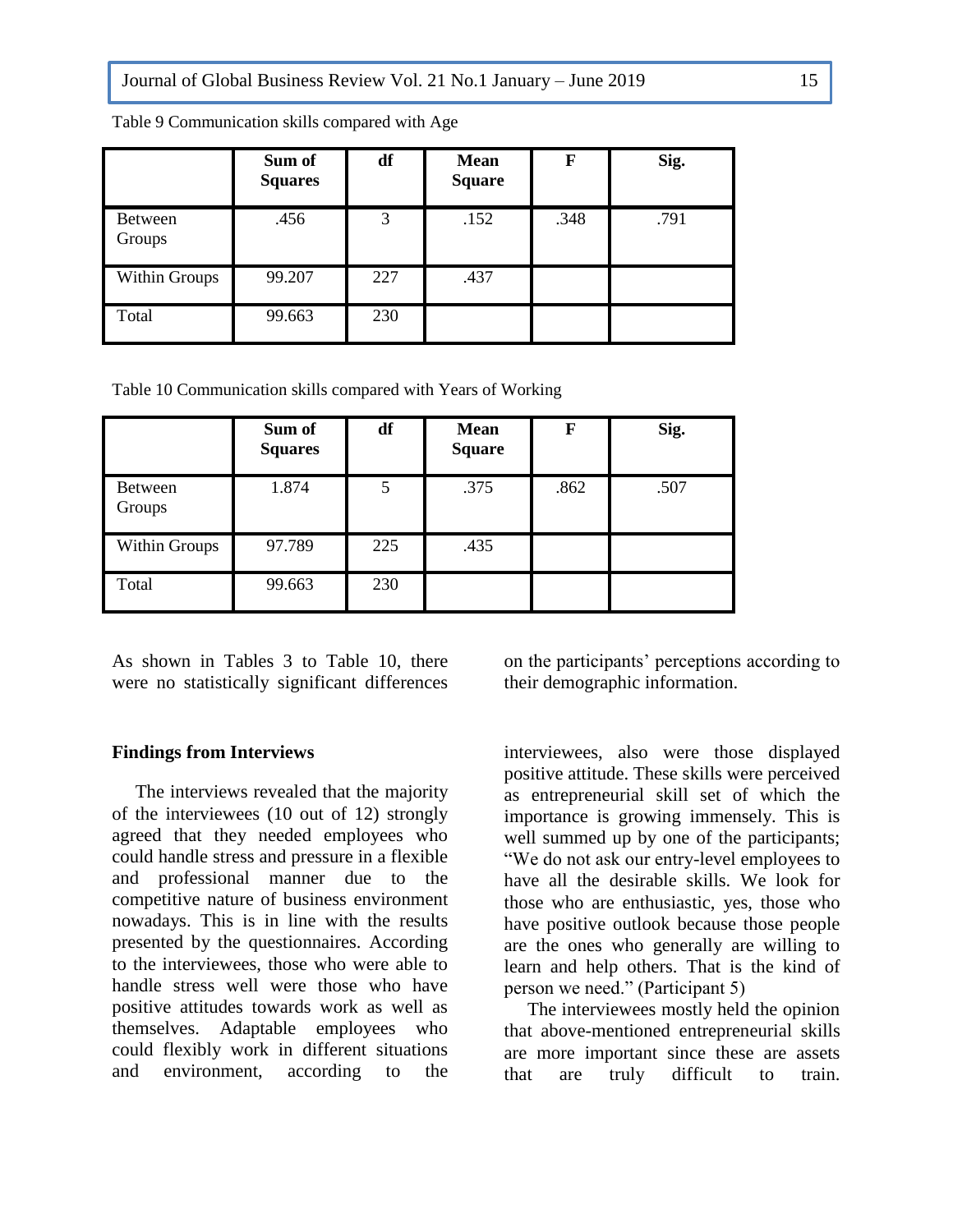Communication skills, however, could be significantly improved with extensive training according to interviewees. For instance, the interviewees elaborated that they would rather hire entry-level employees with positive attitude than those who can write or speak well. As one interviewee argued; "communicating well is absolutely necessary. But without positive mindset, your communication won't be so effective." (Participant 11) Moreover, Participant 2's opinion clearly represents this agreement: "I guess…the important work skills may depend on different sectors and different cultures. But in this era, it is all about people skill. One should know how to work with others, so being able to work well with a group of people with different background and flexibly handle issues with different opinion is seen as crucial factor when we hire new staff."

6

 Again, the skills and traits mentioned by the interviewees did not differ when it came to different business sectors; regardless of the field they worked in, all interview participants came up with analogous expectations and perceptions they held towards entry-level positions. Especially, they seemed not too much concerned about the technical skills as such skills are "already must-have background" to consider when they select job candidates, or they can be "easily trained" when new employees start working.

### **Discussion and Conclusion**

 This study aimed to investigate the business administrators' perceptions of key skills required for entry-level jobs in Thailand. Two salient findings emerged from this study. First, business administrators' expectations on entry-level job skills were not quite affected by their sector, gender, age, and years of

employment. Second, entrepreneurial skills were considered as the most important skill category required for entry-level jobs, especially employees' attitudes. Though ample amount of literature stress that the most important skill set in work environment is communication skills (Maes, Weldy, & Icenogle, 1997; Trenholm & Jensen, 2008), the administrators of this particular study ranked entrepreneurial skills more significant. They largely agreed that communication skills can be trained and practiced while it takes much longer time and effort to cultivate and improve entrepreneurial skills. This, of course, does not mean communication skills are not so important for entry-level positions; communication skills still count as one of the essential elements any employee should have. This study asserts that employers expect for qualities and characteristics such as positive attitude and team skills alongside communication skills.

### **Recommendations**

### *Theoretical implications*

 This study contributes to the mainstream literature from two aspects. First, it highlights the importance of entrepreneurial skills or spirits, especially employees' attitudes in entry-level job requirements. Clokie & Fourie's (2016) study also supports this finding, "Skills can be learned—attitude not so much" (p. 452). Second, this study demonstrates employers' perspectives towards employable skills in a collective cultural context, Thailand.

## *Practical implications*

 This study has also brought practical contributions to the current literature in both higher education and business communication fields. The findings emerged from this study are hoped to assist teachers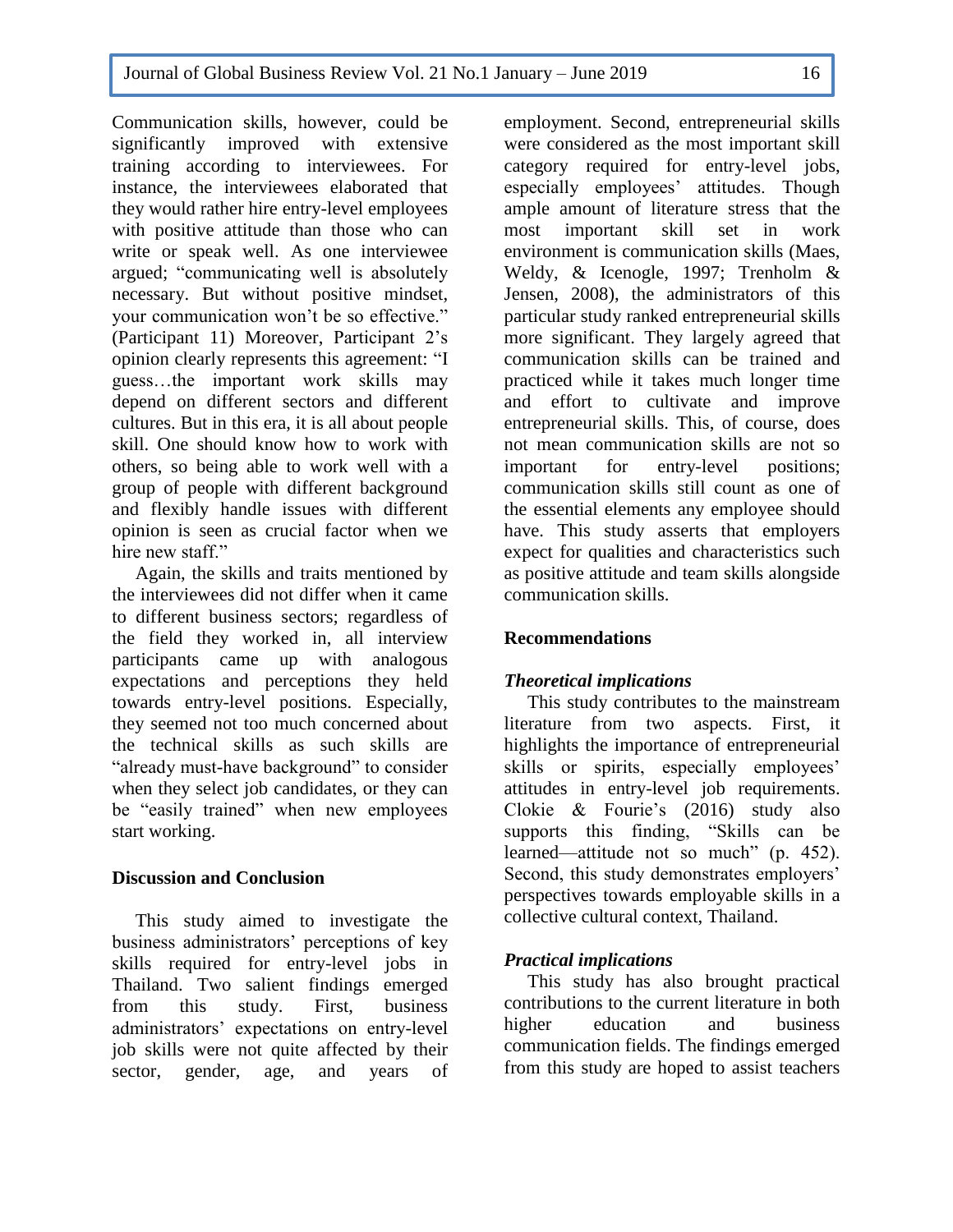who are largely responsible for guiding, motivating, and mentoring future workforce. The gap between the industries and higher education institutions should be bridged through more extensive collaborations. 6

In order to support students to hold positive attitude towards work, the industry and universities need to understand students' motivation. According to Clokie & Fourie (2016), employers rated motivation as the most important interpersonal skills an entrylevel employee should hold. Entry-level workers are not expected to lead or make important decisions on their own, therefore, the most crucial skill set needed is enthusiasm and motivation to keep on learning to benefit themselves and the companies. In line with this assertion, Pool & Sewell (2007) state that amongst essential components of employability skills, having self-confidence which relates to positive attitude is the central factor for employees to grow. Moreover, Paadi (2014) states that lack of entrepreneurial skills are the main reason new graduates are unsuccessful in getting recruited. This study has added to these claims that indeed employers' expectations are in line with these assertions.

 Though many institutes focus on improving students' communication skills, this study wishes to suggest that the higher education institutions should not ignore the importance of preparing students to possess professional spirits, such as positive attitude and being responsible.

### **Limitations and future research**

 Despite its contribution, the research is not without limitations. First, this study may only apply to employability skills required by entry-level positions. Second, this study focused on administrators working within the Thai context. The environmental and cultural settings have considerable impact

on the participants' perceptions and the results may be different in other sociocultural settings. It is hoped that future studies interested in this line of topic take initiative to verify the results in different contexts with different scope and methods.

## **References**

- Badawy, M. K. (1995). *Developing Managerial Skills in Engineers and Scientists: Succeeding as a Technical Manager* (2nd Ed.), New York: Van Nostrand Reinhold.
- Barac, K. (2009). South African training officers' perceptions of the knowledge and skills requirements of entry-level training accountants. *Meditari Accountancy Research*, *17*(2), 19-46.
- Barnett, R. (2000). University knowledge in an age of supercomplexity. *Higher Education*, *40* (4), 409-422.
- Bennett, R. (2002). Employers' demands for personal transferable skills in graduates: A content analysis of 1000 job advertisements and an associated empirical study. *Journal of Vocational Education and Training*, *54*, 457-476.
- Careers New Zealand. (2015). Skills employers are looking for. Retrieved from [http://www.careers.govt.nz/plan-your](http://www.careers.govt.nz/plan-your-career/not-sure-what-to-do/skills-employers-are-looking-for/)[career/not-sure-what-to-do/skills](http://www.careers.govt.nz/plan-your-career/not-sure-what-to-do/skills-employers-are-looking-for/)[employers-are-looking-for/](http://www.careers.govt.nz/plan-your-career/not-sure-what-to-do/skills-employers-are-looking-for/)
- Cheruvelil, K. S., Soranno, P. A., Weathers, K. C., Hanson, P. C., Gorning, S. J., Filstrup, C. T., & Read, E. K. (2014). Creating and maintaining high-performing collaborative research teams: The importance of diversity and interpersonal skills. *Frontiers in Ecology and the Environment, 12*, 31-38.
- Clokie, T.L., & Fourie, E. (2016). Graduate employability and communication competence: are undergraduates taught relevant skills? *Business and Professional Communication Quarterly*, *79* (4), 442-463.
- Dunning, T. (1993). Accurate methods for the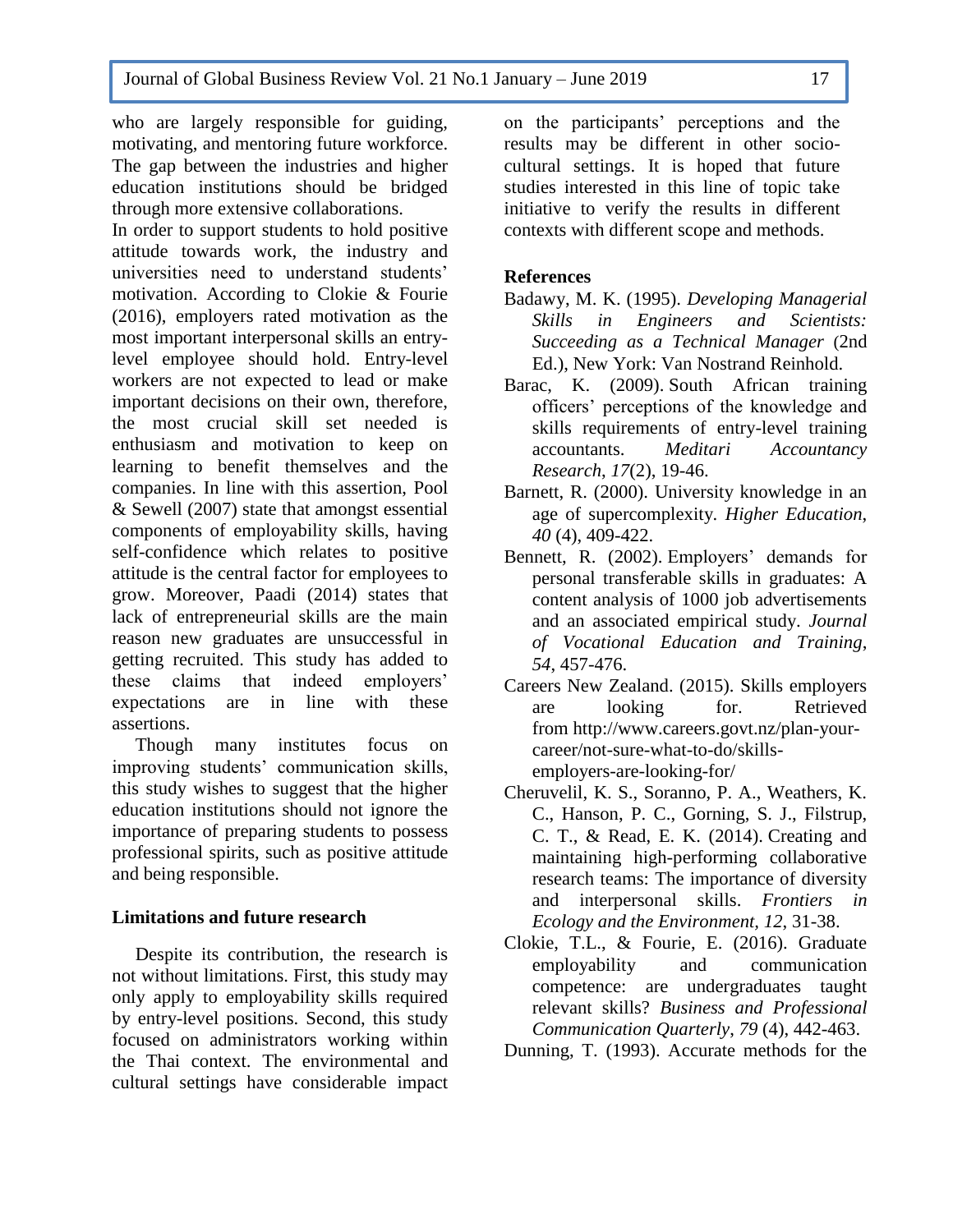statistics of surprise and coincidence. *Computational Linguistics*, 19, 61-74.

6

Fair, L. (2013). An employer's perspective on teaching essential employability skills to advertising students at St. Lawrence College (Unpublished master's thesis). Cape Breton University, Nova Scotia, Canada. Retrieved from

http://www.lindseyfair.ca/2013/10/teachingemployability-skills-in-higher.html Google Scholar

- Field, L. (2002). Industry speaks! Skill requirements of leading Australian workplaces. Canberra, Australia: Department of Education, Science and Training.
- Foss, N. J. & Klein, P. (2012). *[Organizing](https://econpapers.repec.org/bookchap/cupcbooks/9780521874427.htm)  [Entrepreneurial Judgment](https://econpapers.repec.org/bookchap/cupcbooks/9780521874427.htm)*. UK: Cambridge University Press.
- Gash, S., & Reardon, D. F. (1988). Personal transferable skills for the modern information professional: a discussion paper. *Journal of Information Science*, *14* (5), 285-292.
- Guba, E. G., & Lincoln, Y. S. (1994). Competing paradigms in qualitative research. *Handbook of qualitative research, 2*(163-194), 105.
- Harvey, L., Locke, W., & Morey, A. (2002). *Enhancing Employability, Recognizing Diversity*. London: Universities UK.
- Hinds, P. J., & Mortensen, M. (2005). Understanding conflict in geographically distributed teams: The moderating effects of shared identity, shared context, and spontaneous communication. *Organization Science*, *16*, 290-307.
- Hysong, S. J. (2008). The role of technical skills in perceptions of managerial performance. *Journal of Management Development*, 27 (3), 275-290.
- Johnson, S., Sawicki, S., Pearson, C., Colin, L., McQuaid, R., & Dutton, M. (2009). Employee Demand for Skills: A Review of Evidence and Policy – Executive Summary.

Retrieved from [https://dspace.stir.ac.uk/handle/1893/17641#](https://dspace.stir.ac.uk/handle/1893/17641#.XJtIhZgzaUk) [.XJtIhZgzaUk](https://dspace.stir.ac.uk/handle/1893/17641#.XJtIhZgzaUk)

- Kick, A. L., Contacos-Sawyer, J., & Thomas, B. (2015). How generation Z's reliance on digital communication can affect future workplace relationships. Competition Forum 2015, 13, 214-222.
- Lees. D. (2002). Graduate Employability Literature Review. LTSN Generic centre. University of Exeter. [http://www.palatine.ac.uk/files/emp/1233.pd](http://www.palatine.ac.uk/files/emp/1233.pdf) [f.](http://www.palatine.ac.uk/files/emp/1233.pdf)
- Lowden, K., Hall, S., Elliot, D., & Lewin, J. (2011). Employers' perceptions of the employability skills of new graduates. Retrieved from [http://www.edge.co.uk/media/63412/employ](http://www.edge.co.uk/media/63412/employability_skills_as_pdf_-_final_online_version.pdf) [ability\\_skills\\_as\\_pdf\\_-](http://www.edge.co.uk/media/63412/employability_skills_as_pdf_-_final_online_version.pdf)
	- [\\_final\\_online\\_version.pdf](http://www.edge.co.uk/media/63412/employability_skills_as_pdf_-_final_online_version.pdf)
- Maes, J. D., Weldy, T. G., & Icenogle, M. L. (1997). A managerial perspective: Oral communication competency is most important for business students in the workplace. *Journal of Business Communication*, *34*, 67-80.
- Mason, G., Williams, G., & Cranmer, S. (2009). Employability skills initiatives in higher education: What effects do they have on graduate labour market outcomes? *Education Economics*, *17*, 1-30.
- Morales, C. E. & Marquina, P. S. (2013). Entrepreneurial Skills, Significant Differences between Serbian and German Entrepreneurs. *Journal of CENTRUM Cathedra: The Business and Economics Research Journal*, *6* (1), pp. 129-141.
- Neale, H., & Nichols, S. (2001). Theme-based content analysis: a flexible method for virtual environment evaluation. *International journal of human-computer studies*, *55*(2), 167- 189.
- Paadi, K. (2014). Perceptions on employability skills necessary to enhance human resource management graduates prospects of